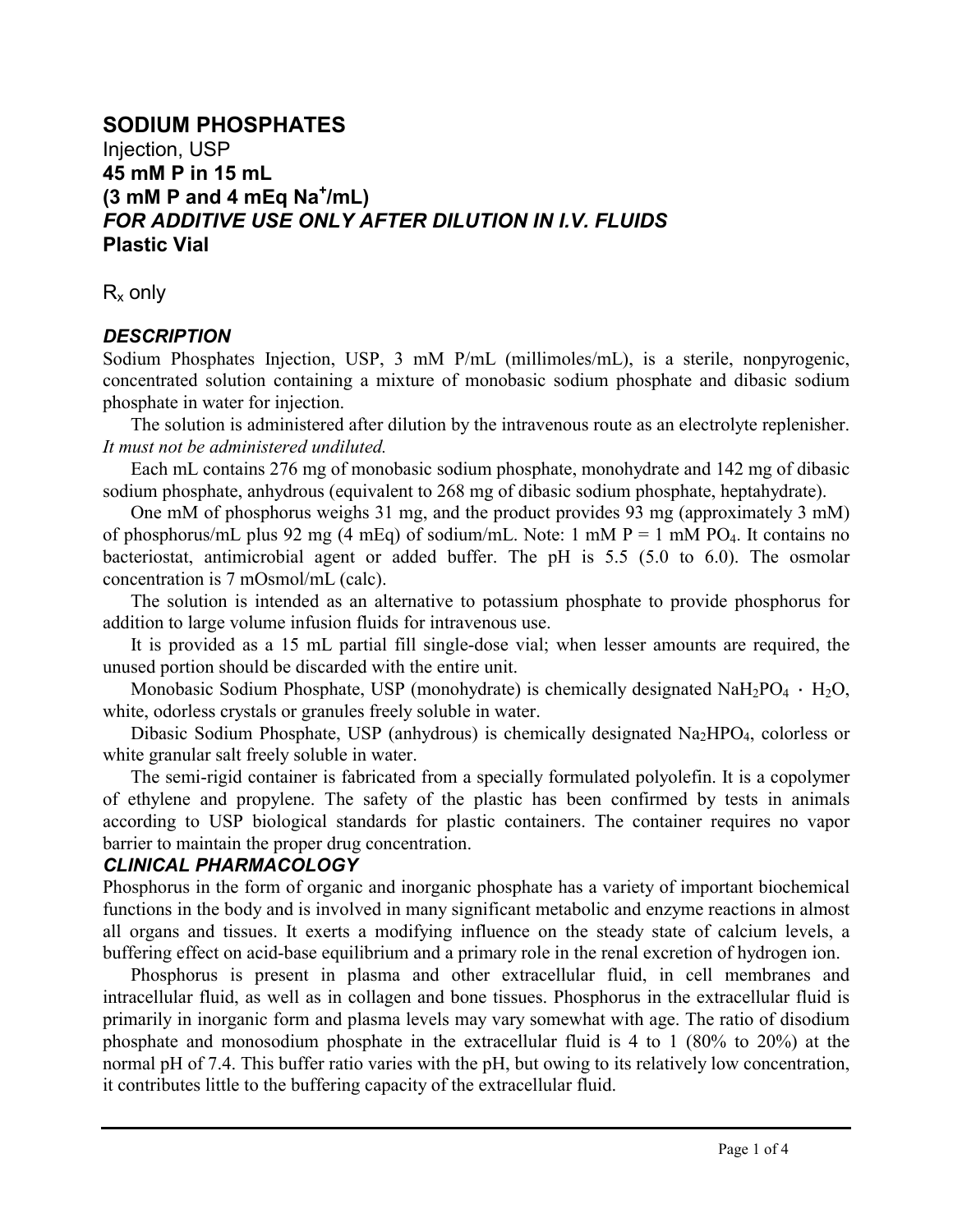Phosphorus, present in large amounts in erythrocytes and other tissue cells, plays a significant intracellular role in the synthesis of high energy organic phosphates. It has been shown to be essential to maintain red cell glucose utilization, lactate production, and the concentration of both erythrocyte adenosine triphosphate (ATP) and 2,3 diphosphoglycerate (DPG), and must be deemed as important to other tissue cells. Hypophosphatemia should be avoided during periods of total parenteral nutrition, or other lengthy periods of intravenous infusions. It has been suggested that patients receiving total parenteral nutrition receive 12 to 15 mM phosphorus per 250 g of dextrose. Serum phosphorus levels should be regularly monitored and appropriate amounts of phosphorus should be added to the infusions to maintain normal serum phosphorus levels. Intravenous infusion of inorganic phosphorus may be accompanied by a decrease in the serum level and urinary excretion of calcium. The normal level of serum phosphorus is 3.0 to 4.5 mg/100 mL in adults; 4.0 to 7.0 mg/100 mL in children.

Intravenously infused phosphorus not taken up by the tissues is excreted almost entirely in the urine. Plasma phosphorus is believed to be filterable by the renal glomeruli, and the major portion of filtered phosphorus (greater than 80%) is actively reabsorbed by the tubules. Many modifying influences tend to alter the amount excreted in the urine.

Sodium is the principal cation of extracellular fluid. It comprises more than 90% of the total cations at its normal plasma concentration of approximately 142 mEq/liter. While the sodium ion can diffuse across cell membranes, intracellular sodium is maintained at a much lower concentration than extracellular sodium through the expenditure of energy by the cell (so called "sodium cation pump"). Loss of intracellular potassium ion is usually accompanied by an increase in intracellular sodium ion.

When serum sodium concentration is low, the secretion of antidiuretic hormone (ADH) by the pituitary is inhibited, thereby preventing water reabsorption by the distal renal tubules. On the other hand, adrenal secretion of aldosterone increases renal tubular reabsorption of sodium in an effort to re-establish normal serum sodium concentration.

## *INDICATIONS AND USAGE*

Sodium Phosphates Injection, USP, 3 mM P/mL is indicated as a source of phosphorus, for addition to large volume intravenous fluids, to prevent or correct hypophosphatemia in patients with restricted or no oral intake. It is also useful as an additive for preparing specific parenteral fluid formulas when the needs of the patient cannot be met by standard electrolyte or nutrient solutions.

The concomitant amount of sodium ( $Na<sup>+</sup>$  4 mEq/mL) must be calculated into total electrolyte dose of such prepared solutions.

## *CONTRAINDICATIONS*

Sodium phosphate is contraindicated in diseases where high phosphorus or low calcium levels may be encountered, and in patients with hypernatremia.

## *WARNINGS*

Sodium Phosphates Injection, USP, 3 mM P/mL must be diluted and thoroughly mixed before use.

To avoid phosphorus intoxication, infuse solutions containing sodium phosphate slowly. Infusing high concentrations of phosphorus may result in a reduction of serum calcium and symptoms of hypocalcemic tetany. Calcium levels should be monitored.

Solutions containing sodium ions should be used with great care, if at all, in patients with congestive heart failure, severe renal insufficiency and in clinical states in which there exists edema with sodium retention.

İ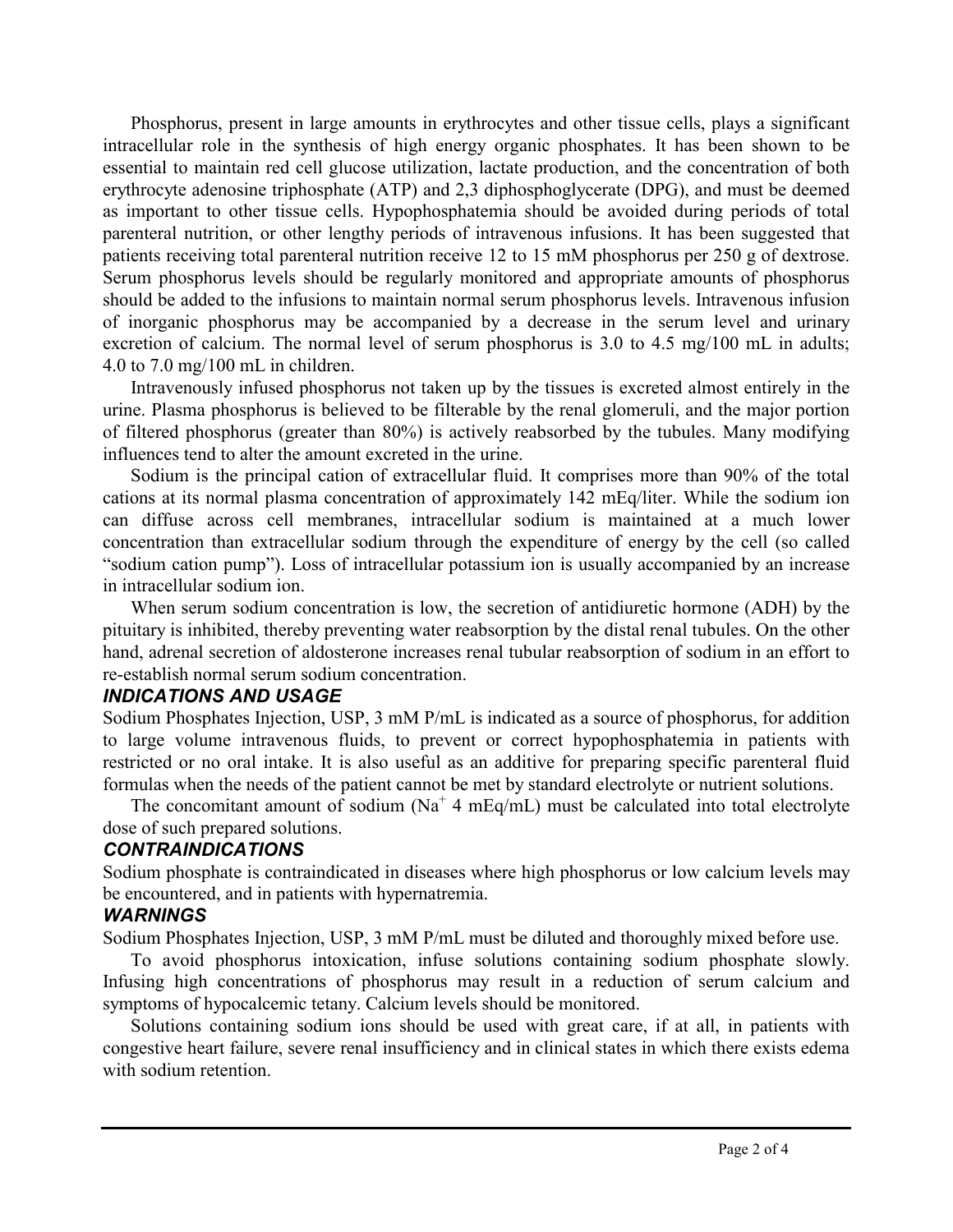In patients with diminished renal function, administration of solutions containing sodium ions may result in sodium retention.

WARNING: This product contains aluminum that may be toxic. Aluminum may reach toxic levels with prolonged parenteral administration if kidney function is impaired. Premature neonates are particularly at risk because their kidneys are immature, and they require large amounts of calcium and phosphate solutions, which contain aluminum.

Research indicates that patients with impaired kidney function, including premature neonates, who receive parenteral levels of aluminum at greater than 4 to 5 mcg/kg/day accumulate aluminum at levels associated with central nervous system and bone toxicity. Tissue loading may occur at even lower rates of administration.

#### *PRECAUTIONS*

Do not administer unless solution is clear and seal is intact. Discard unused portion.

Phosphorus replacement therapy with sodium phosphate should be guided primarily by the serum phosphorus level and the limits imposed by the accompanying sodium  $(Na^+)$  ion.

Use with caution in patients with renal impairment, cirrhosis, cardiac failure and other edematous or sodium-retaining states.

Caution must be exercised in the administration of parenteral fluids, especially those containing sodium ions, to patients receiving corticosteroids or corticotropin.

**Pregnancy:** Animal reproduction studies have not been conducted with sodium phosphate. It is also not known whether sodium phosphate can cause fetal harm when administered to a pregnant woman or can affect reproduction capacity. Sodium phosphate should be given to a pregnant woman only if clearly needed.

**Pediatric Use:** The safety and effectiveness of sodium phosphate has been established in pediatric patients (neonates, infants, children and adolescents).

**Geriatric Use:** An evaluation of current literature revealed no clinical experience identifying differences in response between elderly and younger patients. In general, dose selection for an elderly patient should be cautious, usually starting at the low end of the dosing range, reflecting the greater frequency of decreased hepatic, renal, or cardiac function, and of concomitant disease or other drug therapy.

Sodium ions and phosphorus are known to be substantially excreted by the kidney, and the risk of toxic reactions to this drug may be greater in patients with impaired renal function. Because elderly patients are more likely to have decreased renal function, care should be taken in dose selection, and it may be useful to monitor renal function.

## *ADVERSE REACTIONS*

Adverse reactions involve the possibility of phosphorus intoxication. Phosphorus intoxication results in a reduction of serum calcium and the symptoms are those of hypocalcemic tetany. See WARNINGS.

# *OVERDOSAGE*

In the event of overdosage, discontinue infusions containing sodium phosphate immediately and institute corrective therapy to restore depressed serum calcium and to reduce elevated serum sodium levels. See WARNINGS, PRECAUTIONS and ADVERSE REACTIONS.

# *DOSAGE AND ADMINISTRATION*

Sodium Phosphates Injection, USP, 3 mM P/mL is administered intravenously *only after dilution and thorough mixing in a larger volume of fluid.* The dose and rate of administration are dependent upon the individual needs of the patient. Serum sodium, phosphorus and calcium levels should be

İ